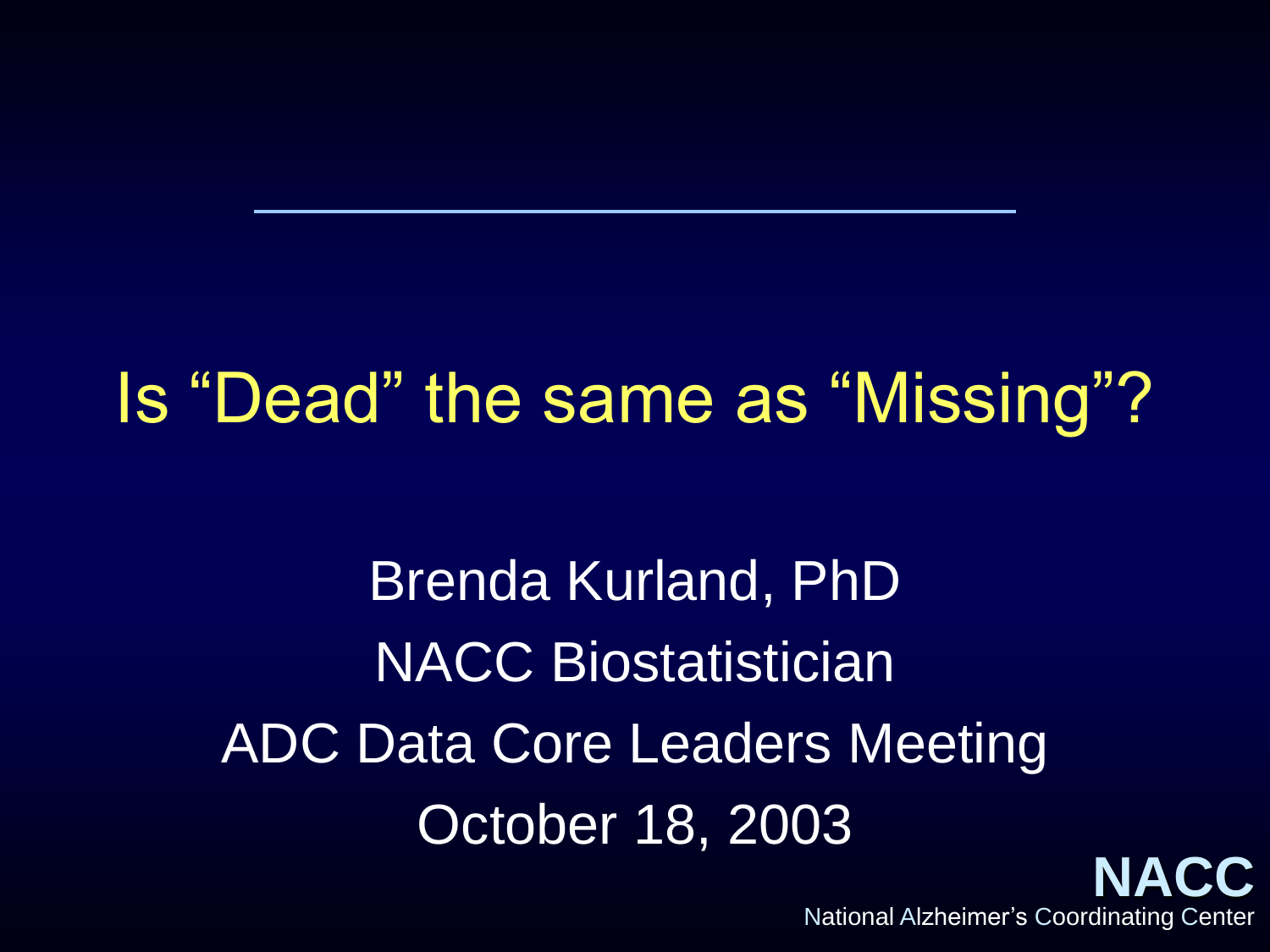# **Outline**

- Introduce targets of inference in regression models
- Two examples of longitudinal data
	- Data missing due to dropout
	- Data recorded truncated by death
- Having the right covariates in a regression model doesn't guarantee having the right target of inference

**NACC**

National Alzheimer's Coordinating Center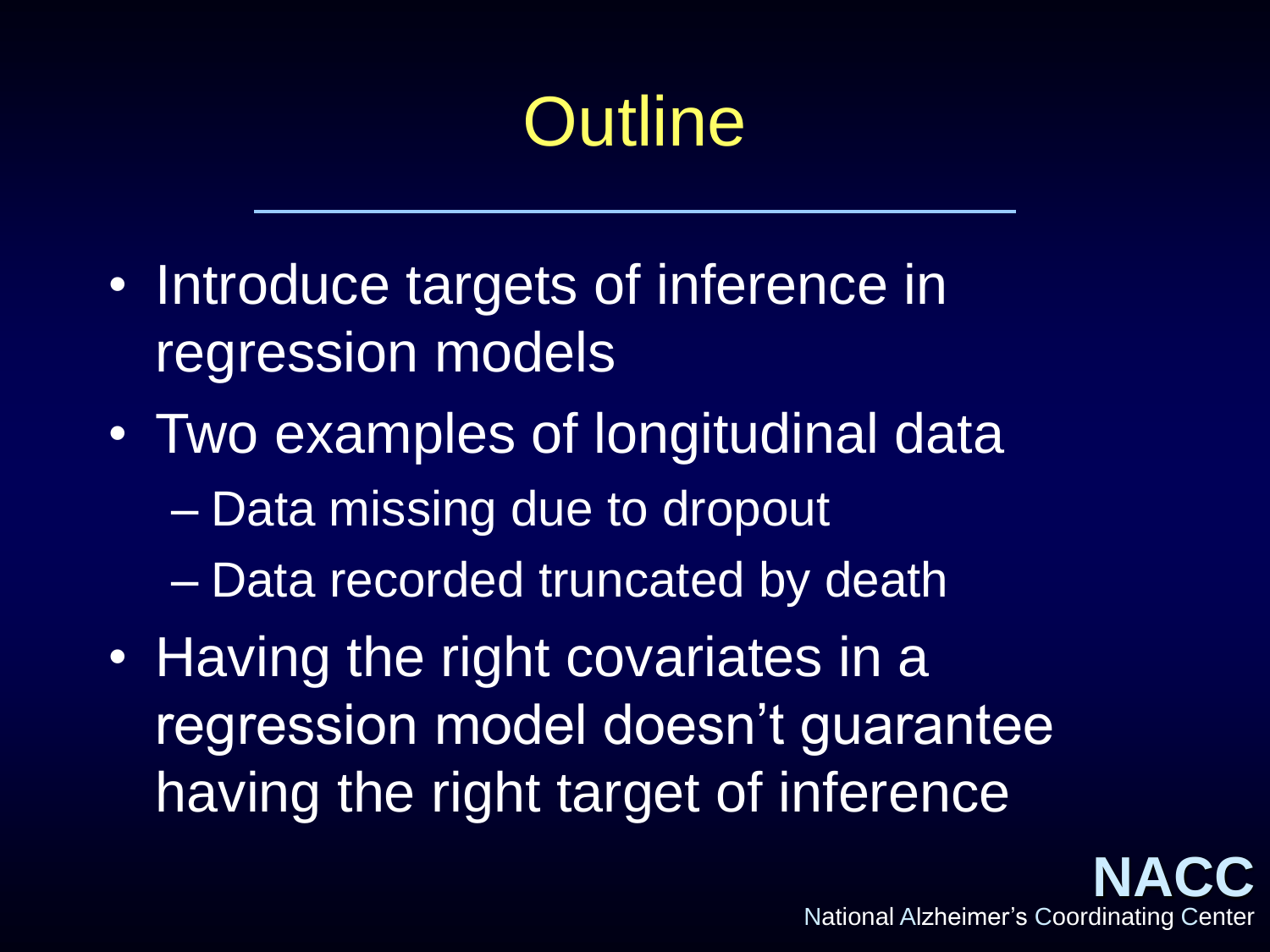### Targets of Inference

$$
E(Y_{ij}) = \beta_0 + \beta_1 \cdot X_{ij}
$$

- Sampling influences interpretation
	- Cognitive functioning was maintained, *in the absence of disease*
	- Treatment was effective, *for those who followed the protocol*
	- Deterioration was faster in African Americans than in whites, *for ADC-registered patients*
- We report exclusions of enrolled subjects, but what conditioning is *implicit*?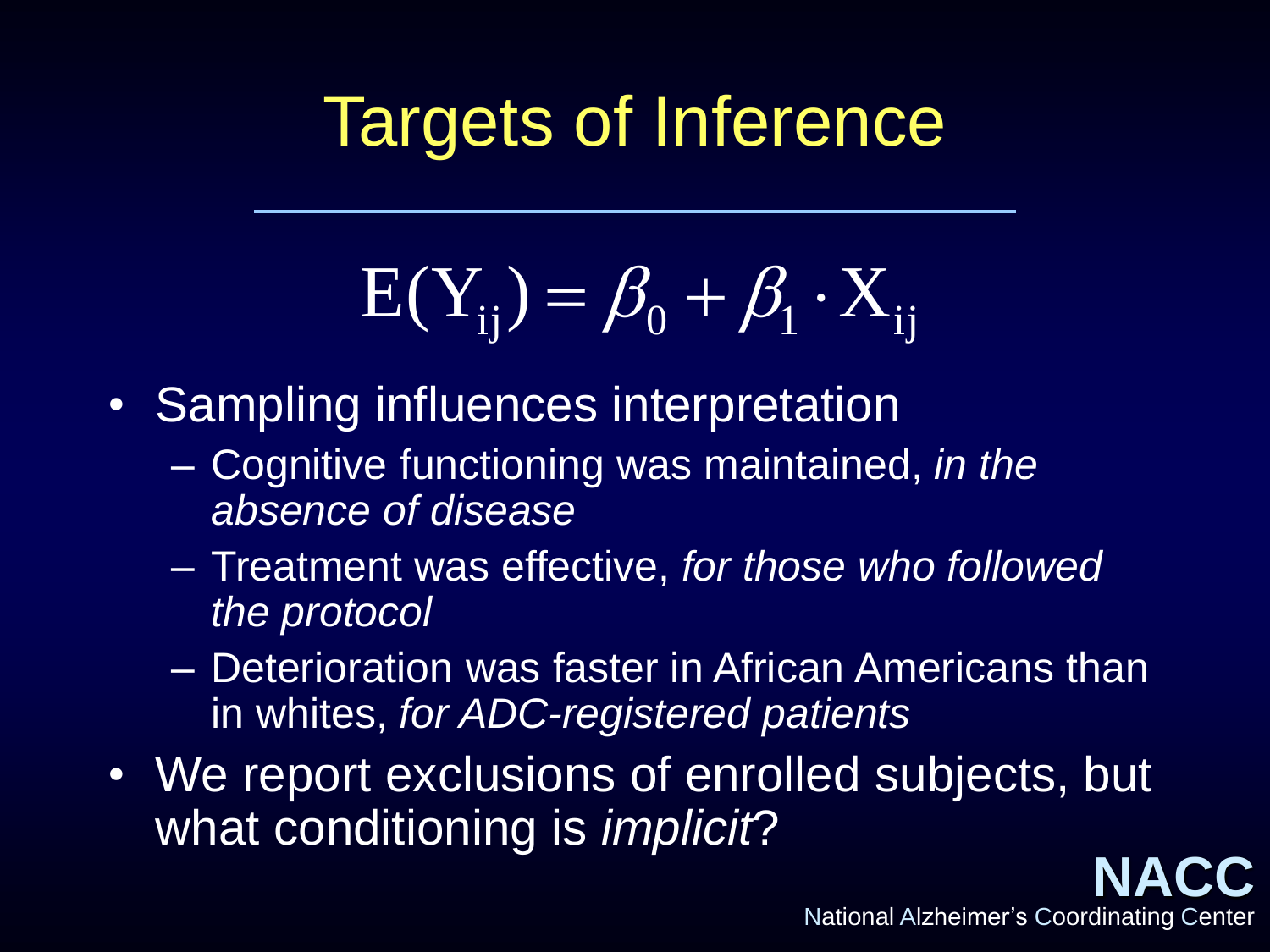Missing Data (Dropout) Example

- Randomized Clinical Trial of 3 schizophrenia treatments
- Response variable Positive and Negative Syndrome Scale (PANSS)
- 8 weeks of treatment (after washout), PANSS at 0,1,2,4,6,8 weeks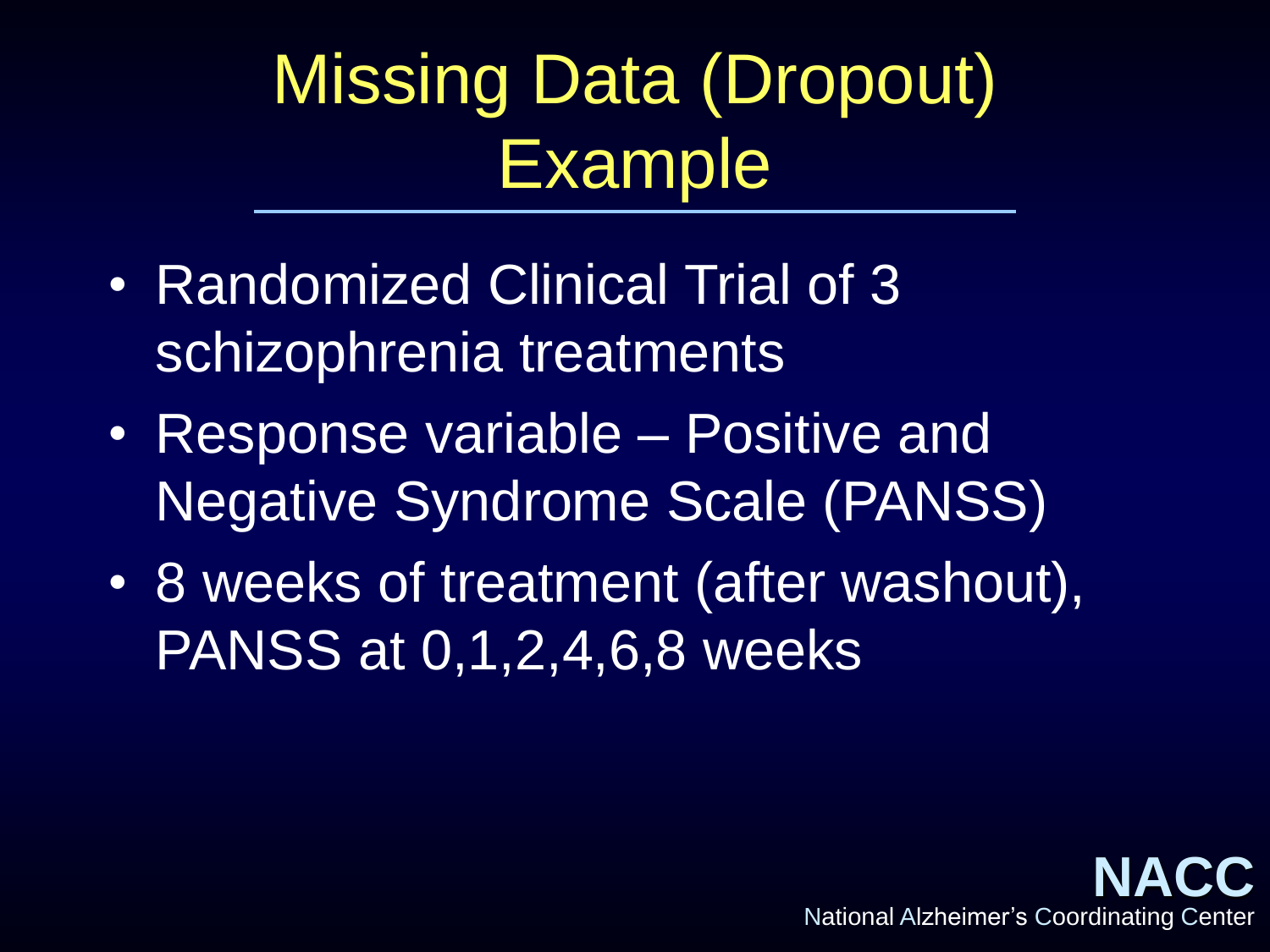# Missing Data (Dropout) Example

#### Considerable dropout in all three treatment groups



week

**NACC** National Alzheimer's Coordinating Center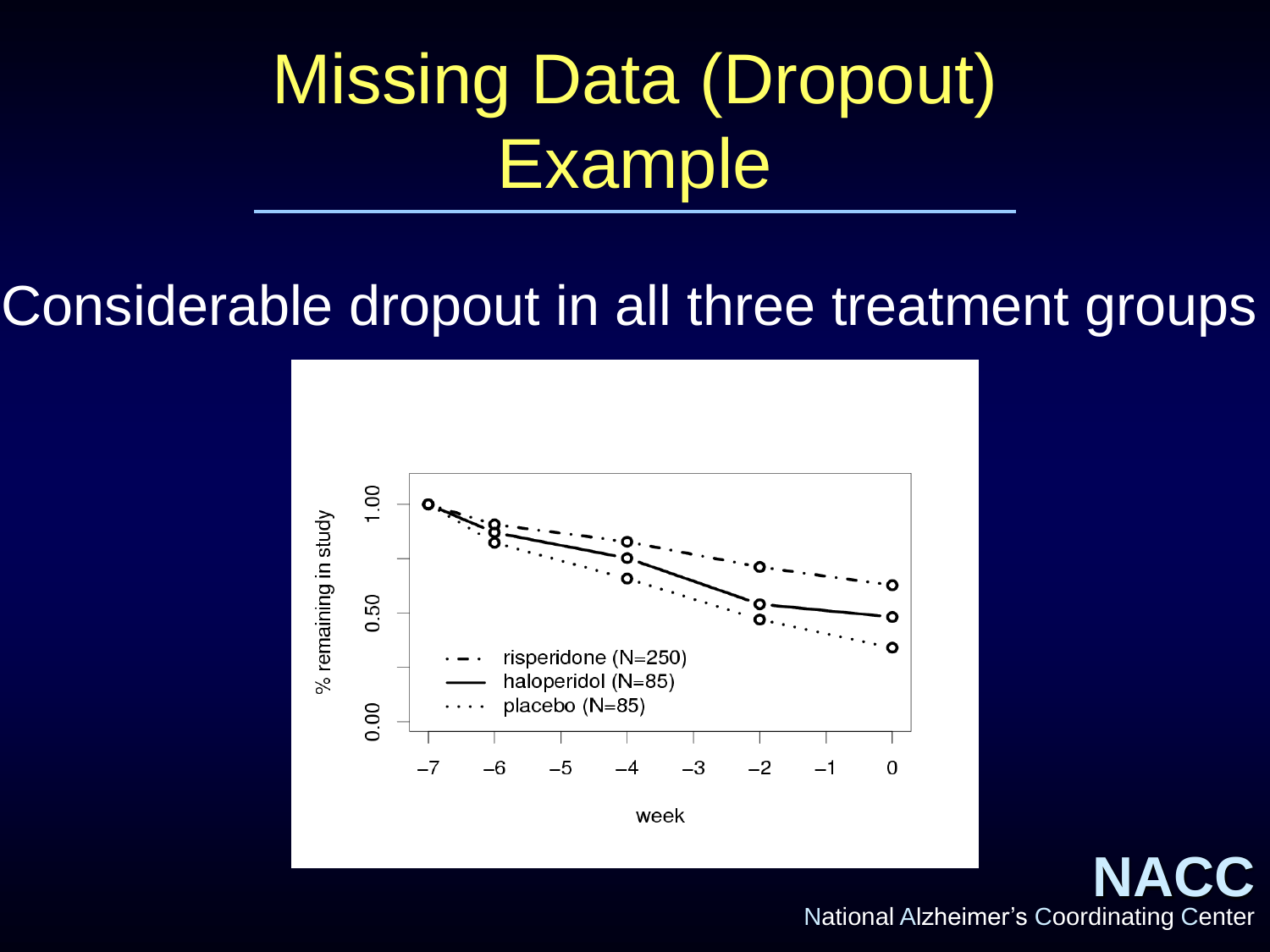

**Missing Data** (Dropout) Fitted Models

- Cross-sectional means
	- E(PANSS|observed)
	- Have different people at each timepoint
- Linear mixed model – E(PANSS)
	- No effect of placebo

National Alzheimer's Coordinating Center

**NACC**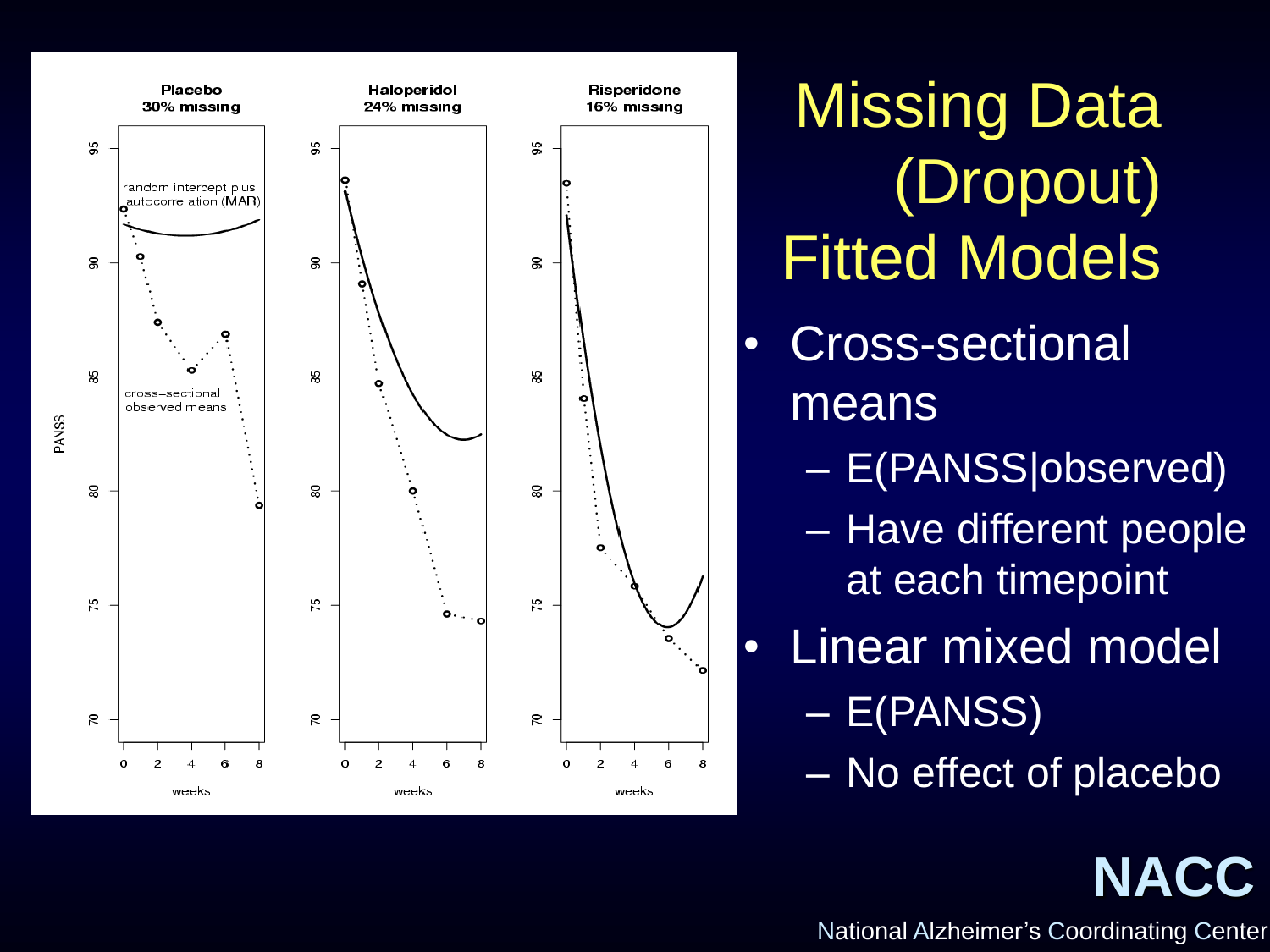Truncation Due to Death Example

- NACC Minimum Data Set (MDS)
- Mini-Mental State Examination (MMSE) for 500 living, 500 deceased
- Criteria
	- At least 3 MMSE (2 if deceased)
	- 30 days 2 years between MMSE
	- MMSE within 1 year of death if deceased

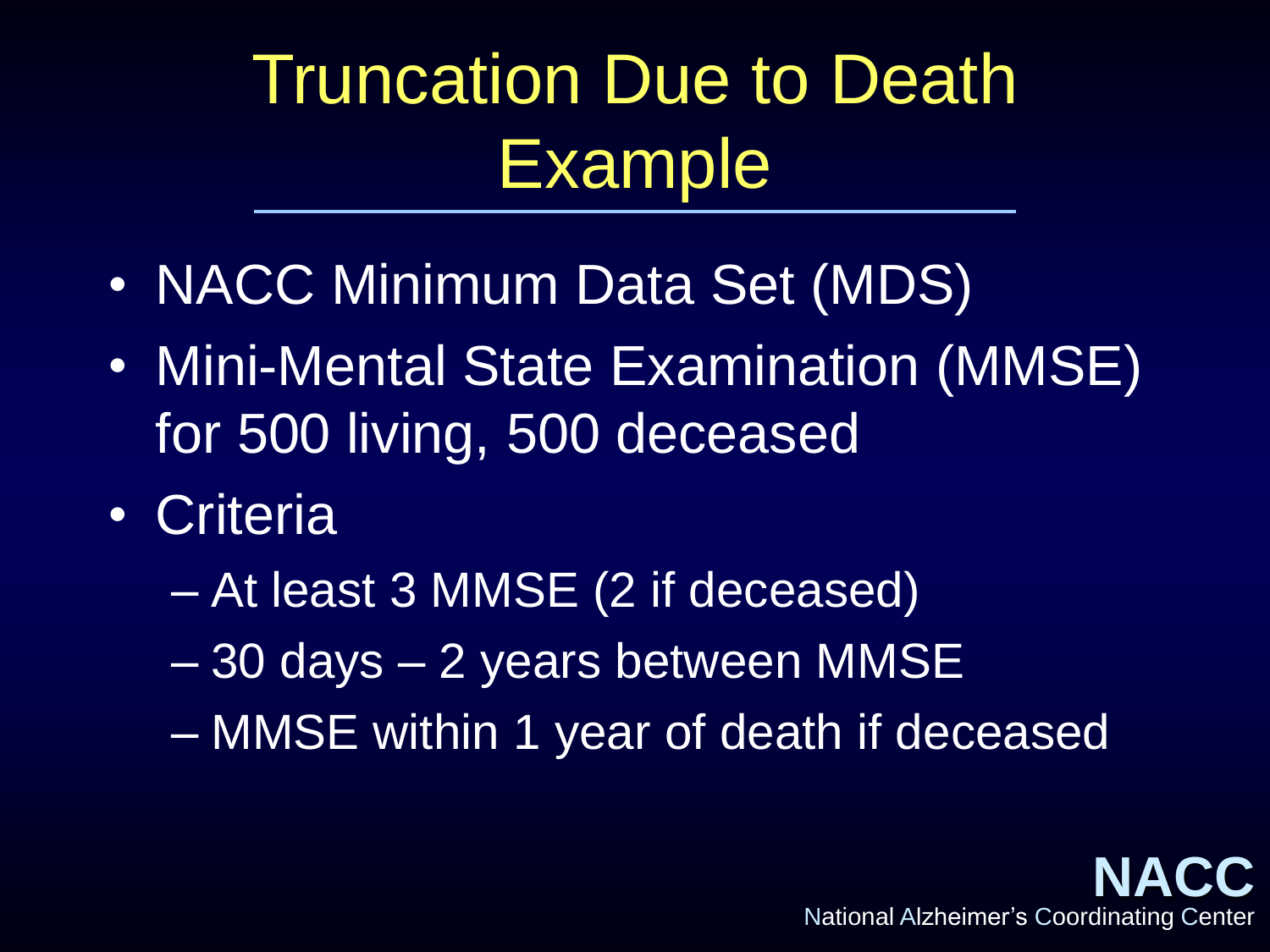### Truncation Due to Death Fitted Models

- GEE with indep. corr. (linear regression)  $\mathrm{E}(\mathrm{Y}_{\mathrm{ij}})$   $=$   $\beta_{\mathrm{0}} + \beta_{\mathrm{l}}\cdot \mathrm{X}_{\mathrm{ij}}$
- Random intercept ~~  $N(0, \sigma^2)$  $\mathrm{E}(\mathrm{Y}_{\mathrm{ij}}) = \beta_{\mathrm{0}} + b_{i\mathrm{0}} + \beta_{\mathrm{l}}\cdot\mathrm{X}_{\mathrm{ij}}$  $b^{}_{i0} \thicksim N(0, \sigma)$
- **NACC** • Random intercept and slope  $b_i \sim N(0, D)$  $\text{E}(\text{Y}_{\text{ij}}) = \beta_{\text{0}} + b_{\text{i} \text{0}} + (\beta_{\text{l}} + b_{\text{i} \text{l}}) \cdot \text{X}_{\text{i} \text{j}}$  $= \beta_{0} + b_{i0} + (\beta_{1} + b_{i1}) \cdot$

National Alzheimer's Coordinating Center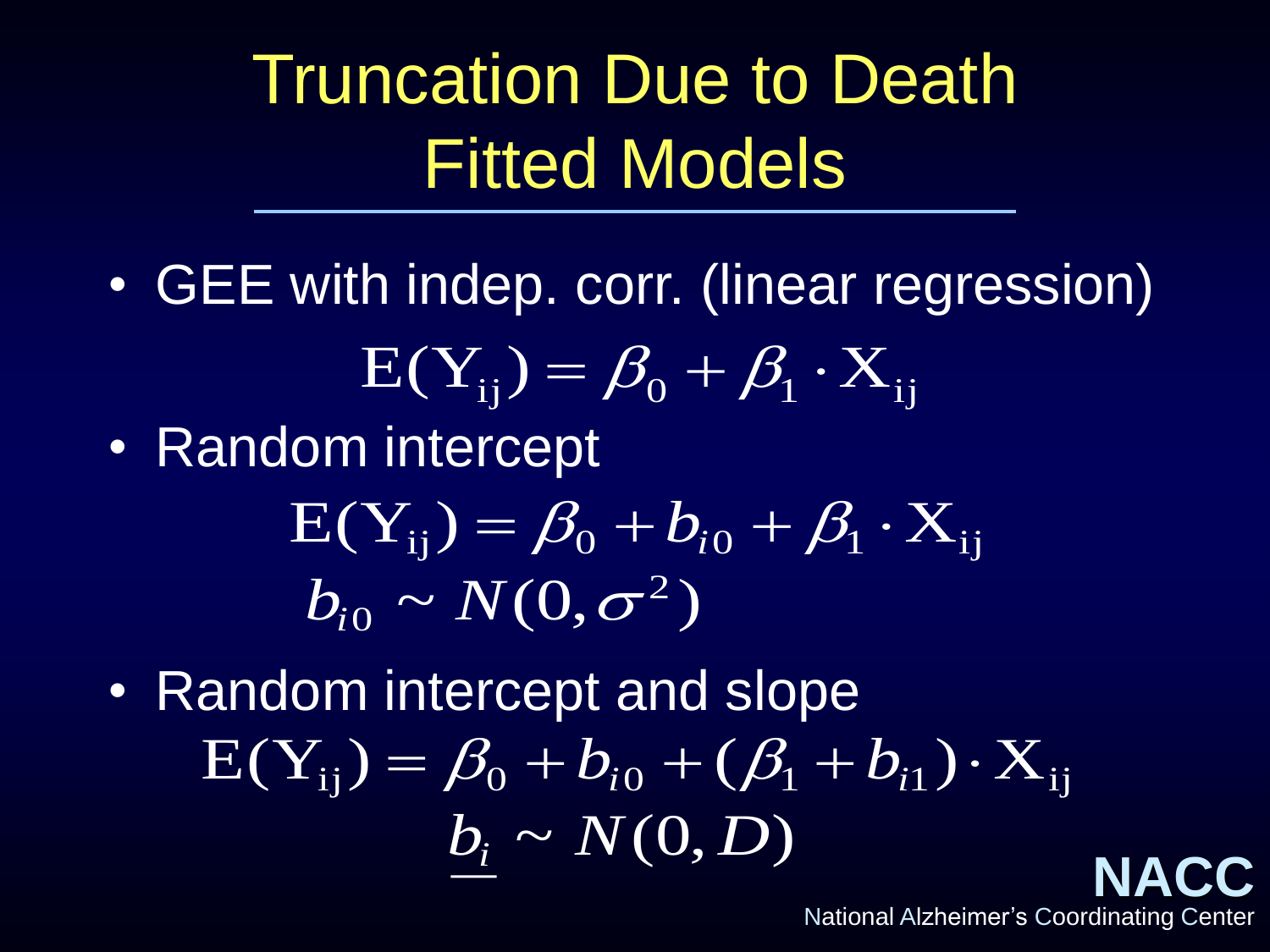### Truncation Due to Death Fitted Models



• GEE

- E(MMSE|alive)
- Closest to observed means
- Linear Mixed **Models** 
	- E(MMSE)
	- Resurrect deceased subjects

National Alzheimer's Coordinating Center

**NACC**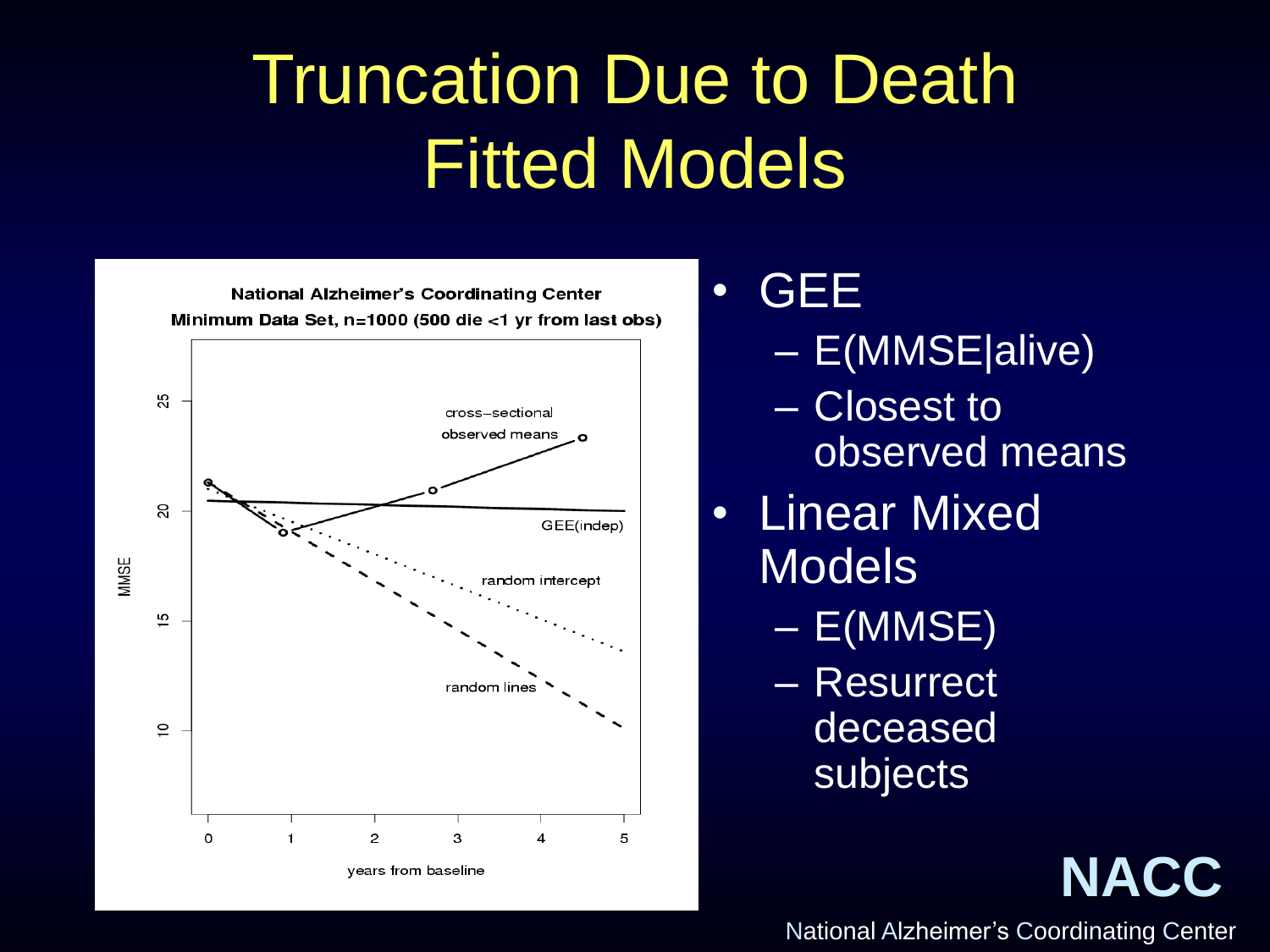## Targets of Inference: Summary

- Sometimes you want to condition, sometimes you don't
- Can't always tell what you're conditioning on
- Slippery slope

Example: is there decline for "normal" elderly?

- AD, makes sense to exclude
- MCI, exclude?
- Preclinical MCI?…